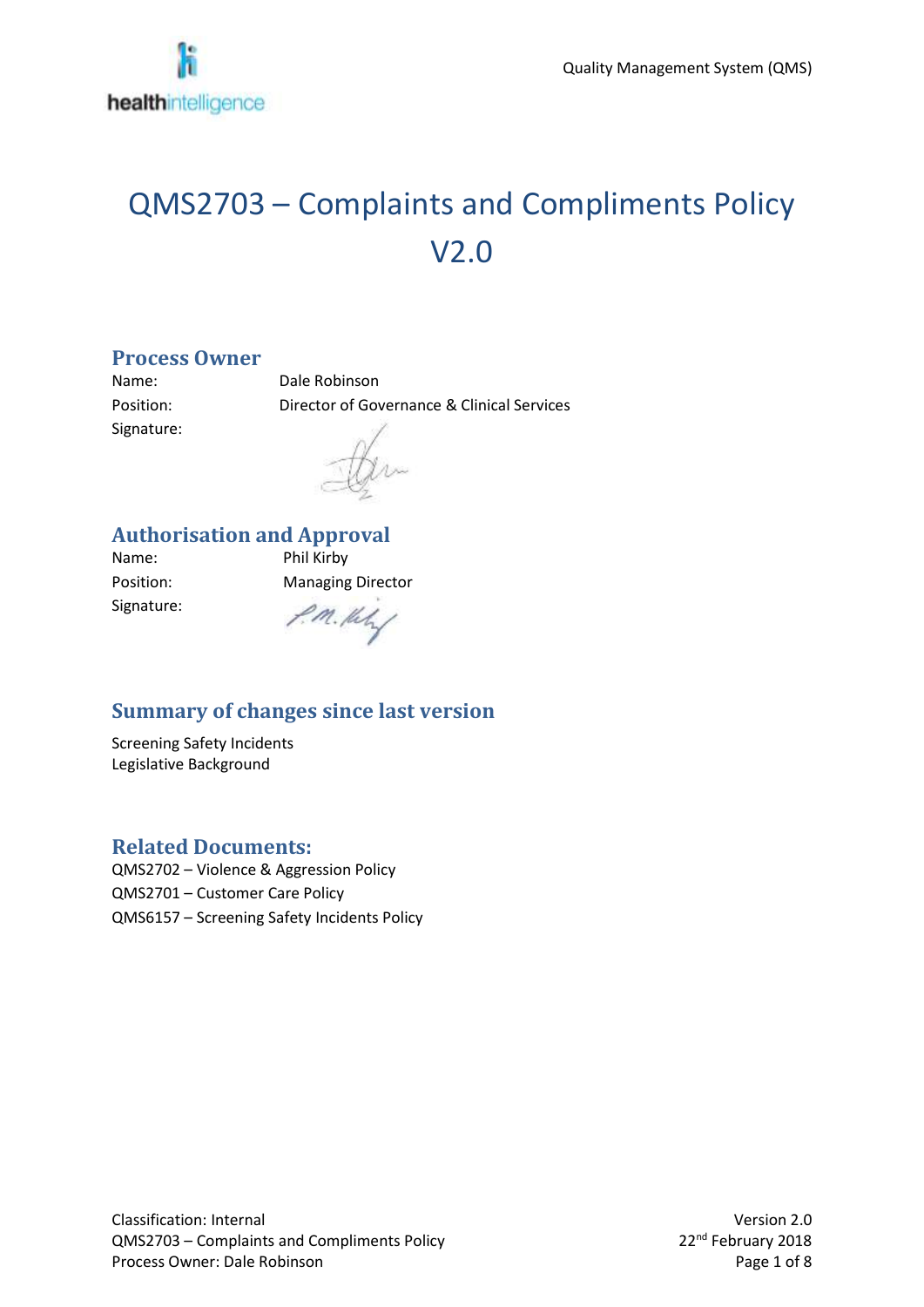

#### **1. Aim**

The aim of this policy is to provide a framework to ensure patients, their carers and/or representatives have a clear published procedure so that they can easily:

- Challenge the decisions we make
- Make a complaint or compliment about the service, our policies and/or any member of our staff
- Be clear as to how their complaint will be dealt with.

#### **2. Policy Statement**

- 2.1. Health Intelligence is committed to high standards of customer care & service delivery but we want to know about things that are not so good so that we can deal with the specifics; take steps to avoid issues; and improve service and customer care.
- 2.2. Our complaints and compliments procedure aims to:
	- Provide an effective means for patients to complain if they are dissatisfied with the service (& to encourage such complaints);
	- Ensure all compliments and complaints are recorded;
	- Ensure complaints are dealt with in a courteous and efficient manner and are resolved without avoidable delay;
	- Ensure fairness to staff and patients alike;
	- Ensure we treat each and every complaint as a "golden nugget" leading to service and customer care improvement.
- 2.3. The Local Authority Social Services and National Health Service Complaints (England) Regulations 2009 came into force on 1 April 2009. Health Intelligence policy is to ensure it abides by the principles contained within the legislation. Every health service user, their relative, carer or friend has the right to bring any aspects of dissatisfaction to the attention of Health Intelligence.

#### **3. General Principles**

- 3.1. This complaints procedure will adhere to the Data Protection Act (1998), Human Rights Act (1998) and the NHS Complaints (England) Regulations 2009. Personal information about patients and staff will be confidential and will not be disclosed to a third party without written consent.
- 3.2. All staff must be aware of an individual's right to comment on the standards and quality of services provided by Health Intelligence.
- 3.3. No action shall be taken by staff or management to discourage dissatisfaction from being brought to the attention of the company and/or its senior management including if necessary the Company Board.
- 3.4. All written records of the complaint and any subsequent investigation are subject to requests made under the Freedom of Information Act (2005) (FoI). All requests made under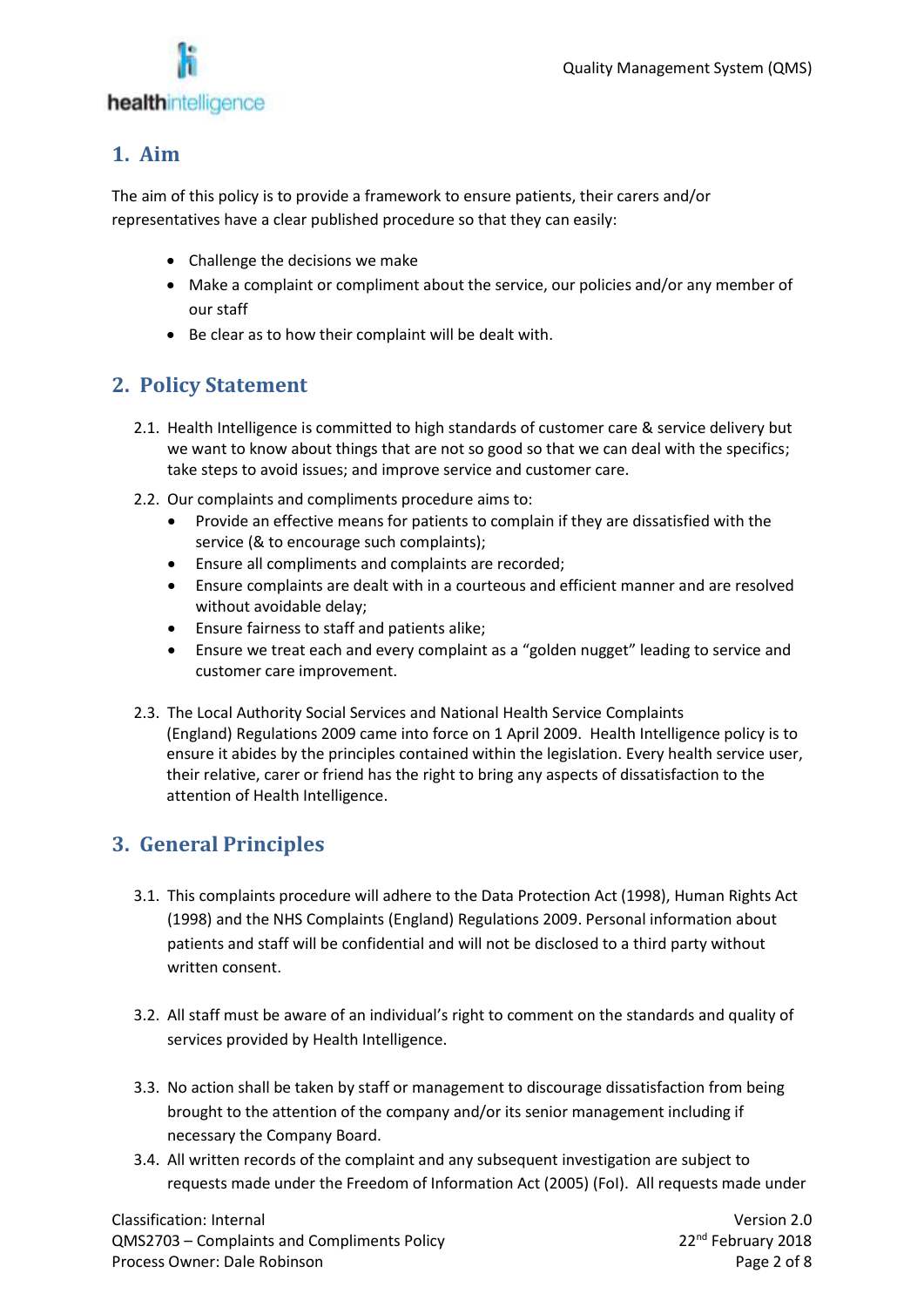

the FoI shall be considered in line with guidance and legislative requirements of the FoI and information released unless it can be demonstrated that exclusion clauses apply.

- 3.5. This policy and procedure aims to meet the Principles of Good Complaints Handling laid down by the Parliamentary and Health Service Ombudsman (PHSO) and the Essential Standards of Quality & Safety as outlined by the Care Quality Commission, in particular Outcome 17.
- 3.6. Health Intelligence is committed to providing a complaints service for all, regardless of their ethnicity, gender or sexual orientation, religion or disability.
- 3.7. The complaint/compliment will be accepted from a relative/significant other or suitable representative body or any person who is affected by or likely to be affected by the act, omission or decision of Health Intelligence, providing it is the subject of the complaint/compliment.

### **4. General Responsibilities of Staff and Managers**

- 4.1. All employees and managers have a responsibility to ensure that they are aware of the contents of this policy.
- 4.2. All staff and managers are empowered to identify and discuss concerns with a patient, their relative, carer or representative.
- 4.3. All staff and managers have a duty to ensure that they:
	- 4.3.1. Try their utmost to resolve all concerns and issues brought to their attention immediately to avoid escalation and undue distress for patients, their relatives, carers and friends.
	- 4.3.2. Encourage patients, their relatives, carers and friends to speak openly about any concerns they have or if they wish to make a complaint/ compliment.
	- 4.3.3. Take immediate action where failures have been identified to reduce the likelihood that further complaint and/or dissatisfaction by other patients/carers.
	- 4.3.4. Follow the procedures outline in this policy and procedure note and assist with any complaint investigation and provide statements.
	- 4.3.5. Escalate concerns, comments or complaints to the Programme and/or their line manager in a timely and professional manner.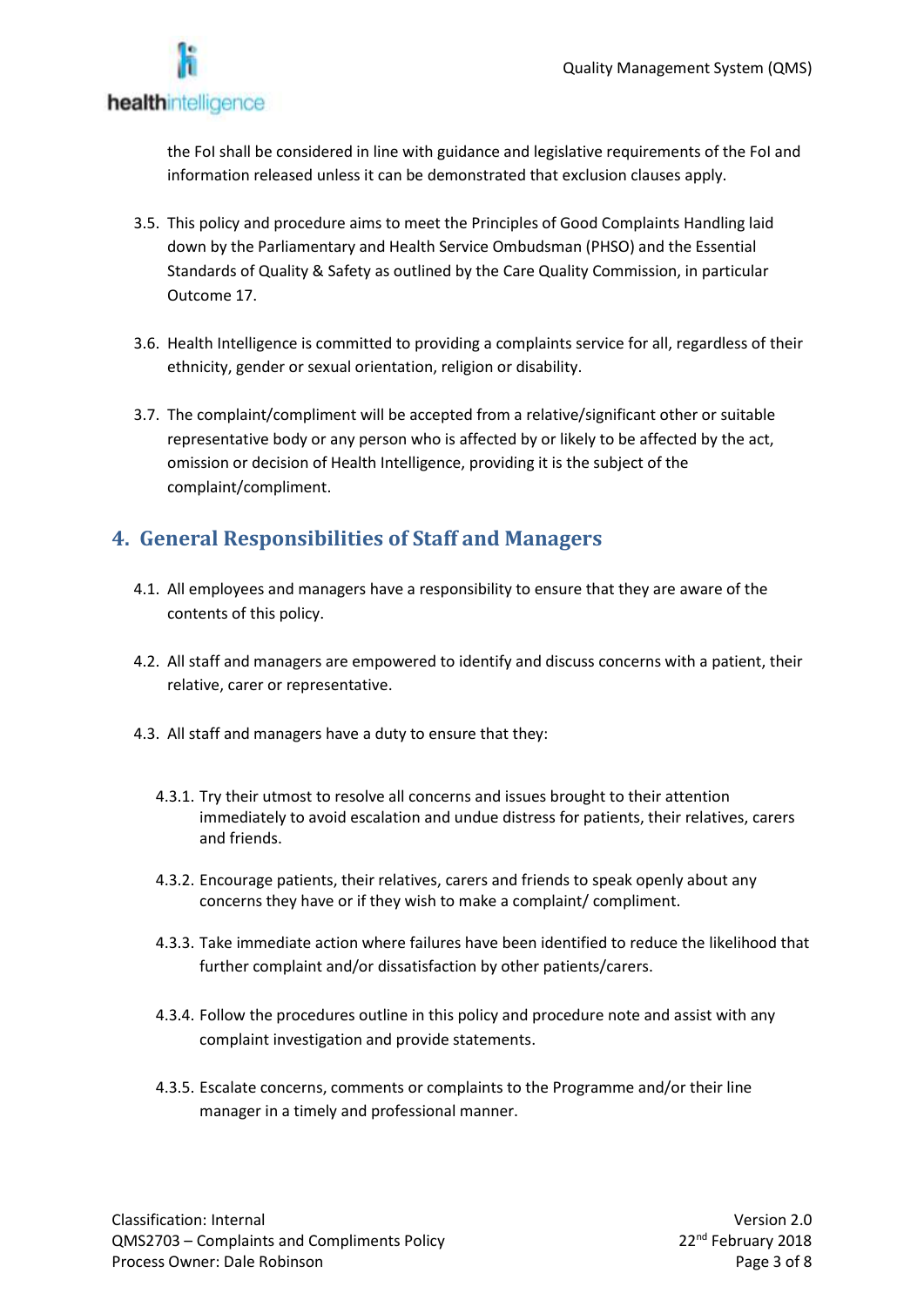

4.3.6. Do not discriminate against or otherwise treat complainants and/or those passing on compliments any differently.

## **5. Compliments**

- 5.1. Compliments are defined as positive feedback and may relate to an individual or service.
- 5.2. Where the compliment relating to a named staff member, Health Intelligences' Commendation Scheme may formally recognise that staff member.
- 5.3. Multi-disciplinary team (MDT) meetings and other service team meetings shall have a standard agenda item where compliments received can be positively fed back to the staff.
- 5.4. Where the details of the patient are known the patient shall receive a personal thank you for the compliment from the Programme Manager.

# **6. Recording Complaints & Compliments**

- 6.1. All complaints shall be formally recorded and held in a log which shall detail:
	- The patient's HI Pseud ID (a unique patient reference number used by Health Intelligence to avoid sharing patient identifiable data)
	- the complaint
	- Investigations undertaken
	- Action resulting from the investigation
	- Outline response
	- Learning points for onward referral (see section 9).
- 6.2. All Patient satisfaction cards shall be reviewed for comments, complaints and compliments and recorded appropriately. If the patient has made a complaint and has decided not to remain anonymous, their complaint shall be dealt with as if they made a direct complaint through other channels.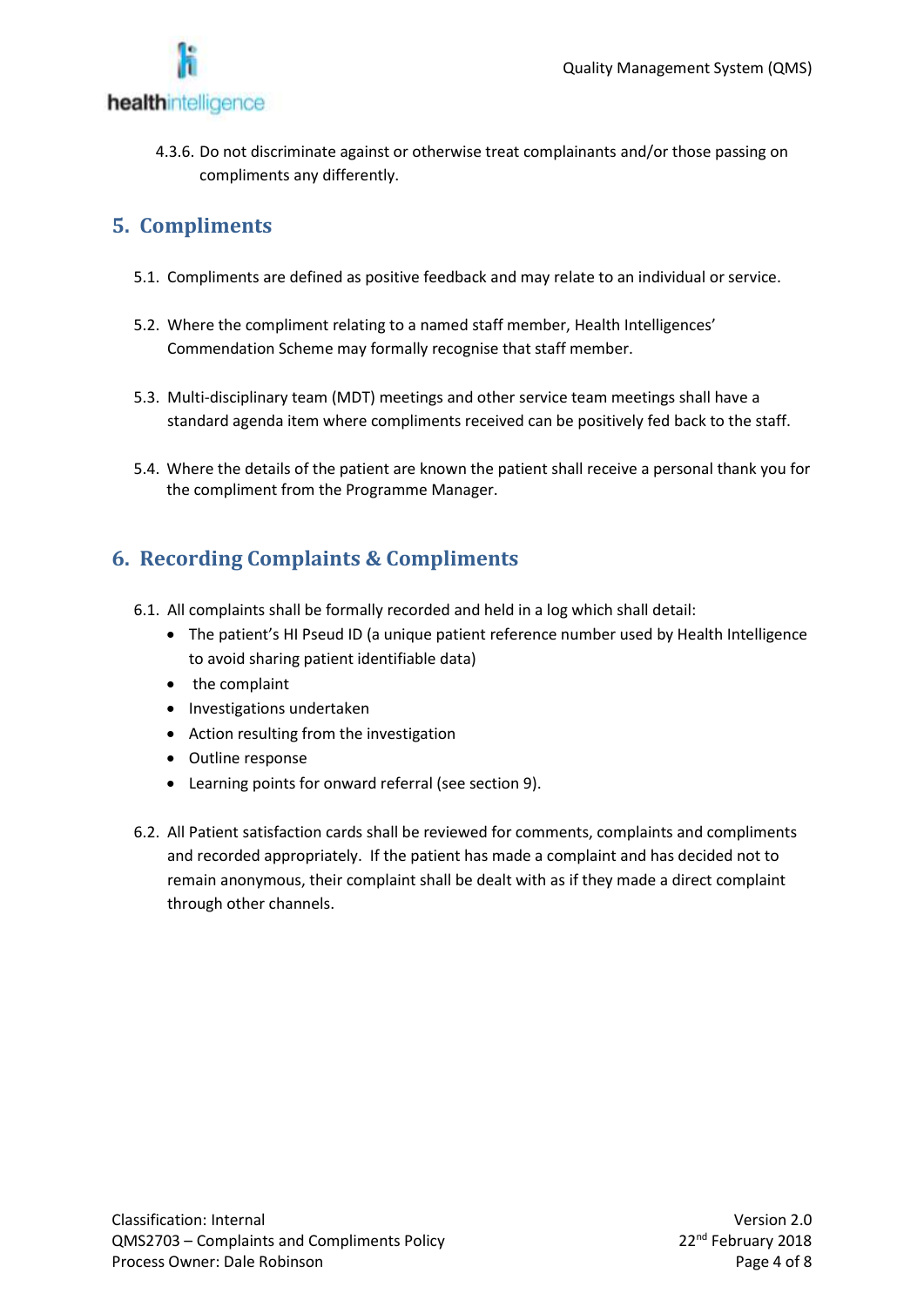

## **7. Complaints Management Procedures**

- 7.1. All complaints will either be acknowledged or responded to within 5 working days of their receipt.
- 7.2. All complaints shall be dealt with using the three stage procedures outlined below.
- 7.3. **Stage 1** a staff member/manager from the relevant service area will be responsible for investigating the complaint and responding (either verbally or in writing) within15 working days of receipt.
- 7.4. Most complaints are sorted out quickly and amicably at this stage.
- 7.5. The receiving staff member, in discussion with their line manager, may consider the complaint serious enough to move straight into a stage 2 complaint.
- 7.6. **Stage 2** If complainant remains unsatisfied the complaint will be escalated to the Programme Manager(s) for further investigation and written response within 20 working days.
- 7.7. Complaints received from the Patient Advice and Liaison Service (PALS); by patient representative groups; by healthcare representative groups (including GPs, Hospital Eye Services, MPs); local Councillors, Commissioners etc. or that concern specific named staff members will be treated as stage 2 complaints.
- 7.8. Complaints of a clinical nature or which raise possible clinical risks will be escalated and investigated by the Failsafe Manager who will discuss a suitable response with the Programme's Clinical Lead.
- 7.9. **Stage 3** If the complainant remains unsatisfied and/or the matter is concerning information governance/data protections issues or is judged by the Programme Manager(s) to be so serious as to need the top level attention the complaint will be escalated to the Managing Director and/or the Medical Director for investigation and written response within 20 working days of notification of continued dissatisfaction.
- 7.10. All responses at this stage 3 will include informing the complainant of their right to contact the ombudsman and how to do this.
- 7.11. The complaint procedure together with details of how to complain and/or make a compliment will be detailed on our website.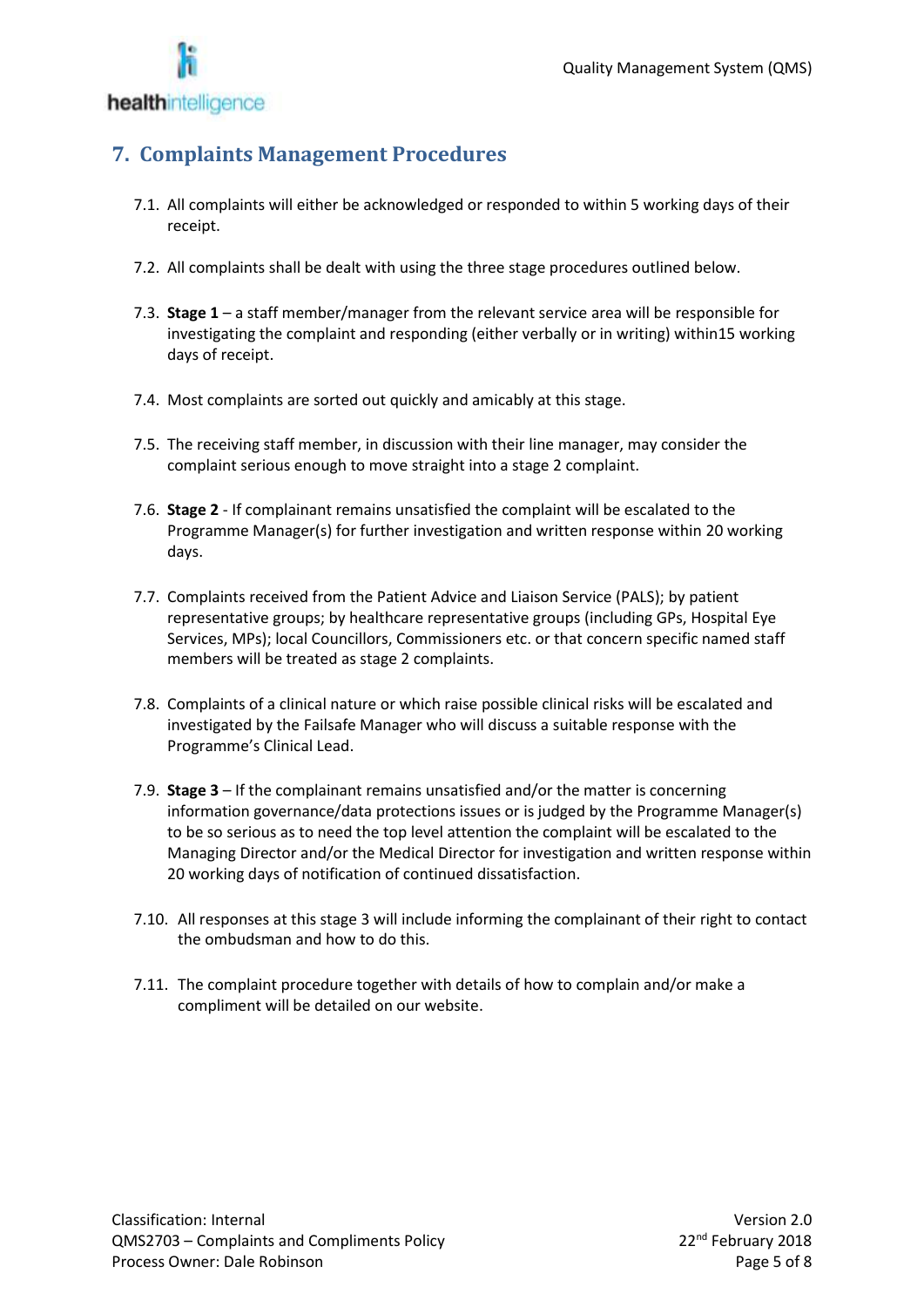

### **8. Confidentiality**

- 8.1. The obligation to maintain confidentiality applies throughout the complaint process.
- 8.2. To minimise the information governance issues all records within the complaint log shall use the patient's HI Pseud ID (rather than the name and other immediately identifiable data).
- 8.3. If the person complaining is not the patient, it is important to verify that the patient knows about the complaint and is in agreement with its content. The Complainant must be informed that in order to avoid any breaches of patient confidentiality, any questions relating to the patient's care and treatment can only be answered with the patient's consent and that the response to the complainant cannot be shared until the appropriate consent form has been received.
- 8.4. In these circumstances, a Patient Consent Form will be provided which the patient will be required to sign to indicate that they are happy for Health Intelligence to liaise with the complainant.
- 8.5. In cases where the patient is not capable of providing consent, the Medical Director of Health Intelligence will need to be satisfied that their representative is conducting the complaint in the best interests of the person on whose behalf the complaint is made.

#### **9. Learning from Complaints**

- 9.1. All complaints received and recorded on the complaint log shall be reviewed at the relevant service monthly performance review meetings to ensure that:
	- any learning points are captured
	- all the necessary actions have been undertaken within the time limits set
	- appropriate changes to service delivery and /or working practices are implemented.
- 9.2. MDT meetings and other service team meetings shall have a standard agenda item where complaints received and learning points resulting from the complaint can be discussed and disseminated to the staff.
- 9.3. Changes to service and/or working practices which have resource, staffing and/or financial implications shall be reported to the Company Board for decision.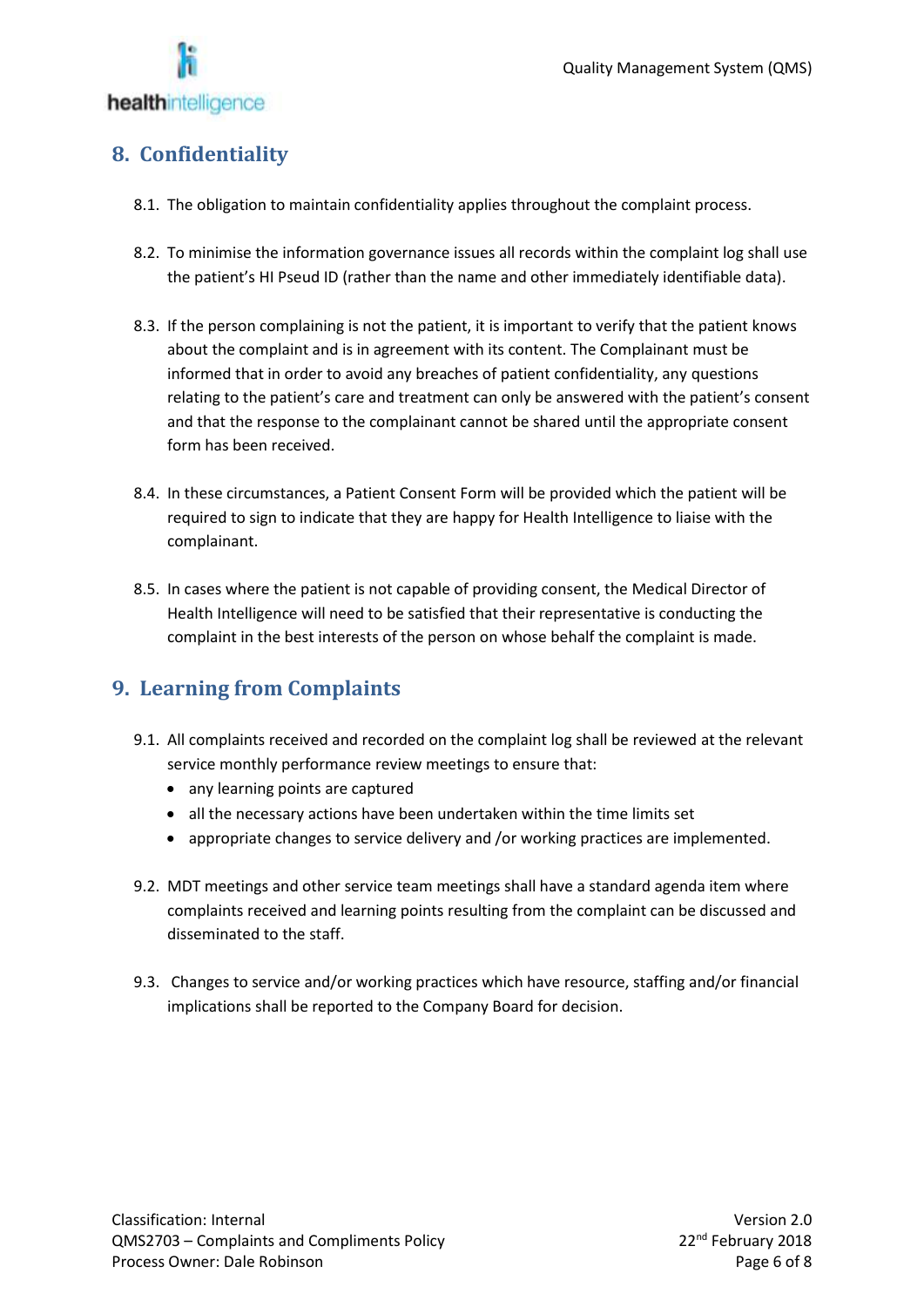

## **10. Habitual and/or Vexatious Complaints**

- 10.1. Habitual and/or vexatious complainants occasionally occur and can be difficult to handle and place a strain on time and resources. They may also cause undue stress for the staff involved in the complaint. Such complainants tend to make frequent complaints but each one is distinct.
- 10.2. In answering a complaint, each issue should be investigated and responded to. Even the most difficult of complainants may have issues of genuine substance and declaring an individual as habitual or vexatious does not mean that any new issue raised will not be investigated in line with this procedure.
- 10.3. Staff and managers should respond to complaints in a professional and helpful manner at all times. However, staff should ensure the staged process detailed above is consistently applied.
- 10.4. Health Intelligence has a duty to protect staff against outright abuse and it is necessary to identify unreasonably persistent complainants and to have in place a procedure for dealing with them.
- 10.5. A persistent/habitual or vexatious complainant may meet one or more of the following criteria:
	- Is in frequent contact with the Company on the same issue despite having been advised of the timescales for a written response and the procedure to be followed
	- Is aggressive or abusive towards staff in which case the Violence and Aggression Policy (QMS2702) should be applied
	- Is adamant their concerns have not been addressed despite having received detailed responses in line with this policy
	- Having received a response and exhausted procedures reframes their complaint and presents a new set of questions to the same complaint
	- Tries to dictate who they will speak to and/or meet with
	- Continually seeks an unrealistic outcome and expresses an intention to pursue the complaint until that is achieved.
- 10.6. A complainant may meet some or all of the above criteria and the final decision about what action to take will rest with the Managing Director in conjunction with the Medical Director. A record must be kept for future reference of the reasons why a complaint has been classified as habitual or vexatious and a reason for this decision.